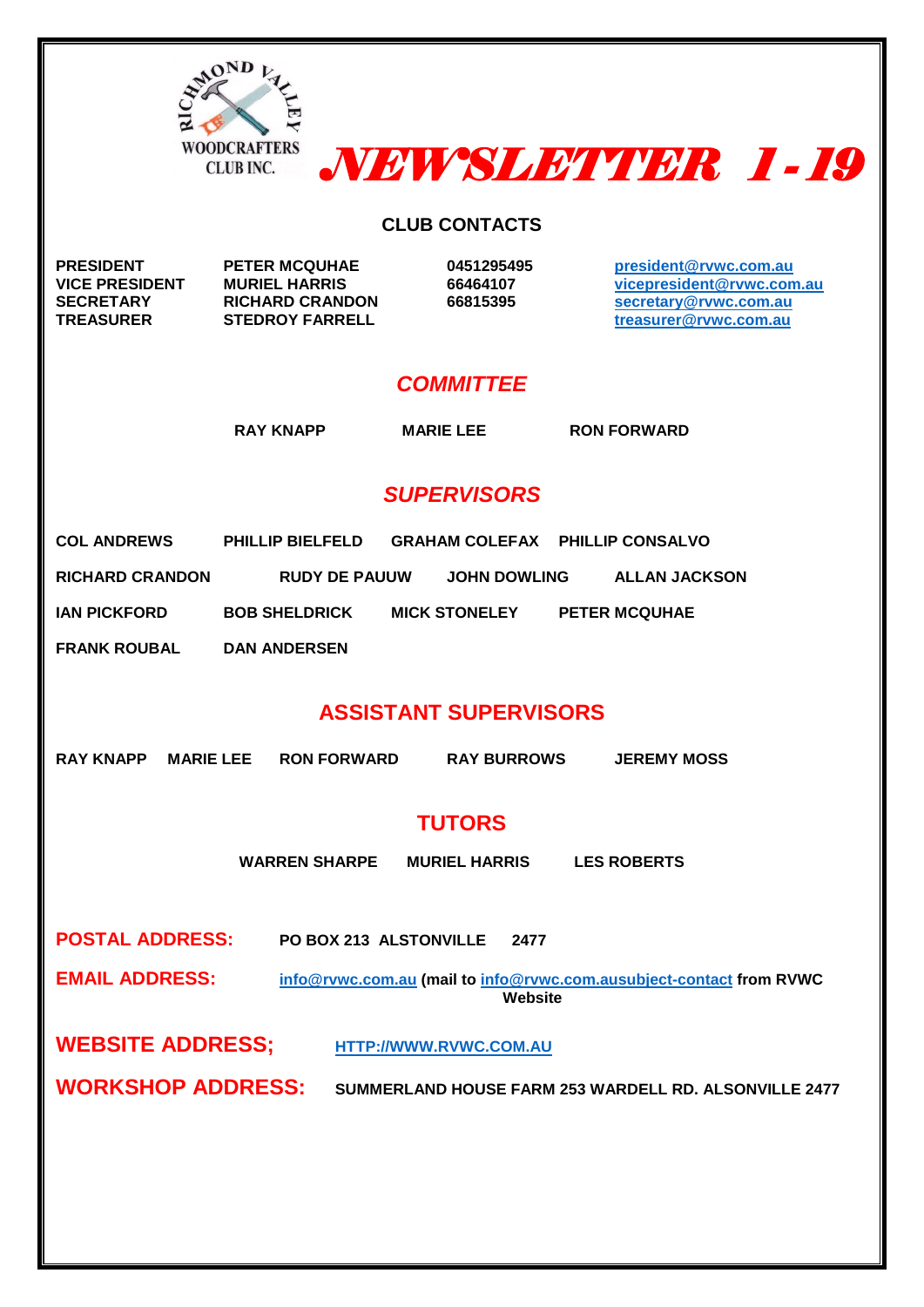# **SUPERVISION ROSTER**

| <b>DAY</b> |                  | <b>DATE MONTH</b> | <b>ACTIVITY</b>                  | <b>SUPERVISORS</b>                   |                                 |
|------------|------------------|-------------------|----------------------------------|--------------------------------------|---------------------------------|
| <b>FRI</b> | $18^{th}$        | <b>JAN</b>        | <b>WOODCARVING</b>               | <b>PHILLIP BEILFELD</b>              | <b>MARIE LEE</b>                |
| <b>SAT</b> | 19 <sup>th</sup> | <b>JAN</b>        | <b>GENERAL</b>                   | <b>RUDY DE PAUUW</b>                 | <b>PETER MCQUHAE</b>            |
| <b>SUN</b> | 20 <sup>th</sup> | <b>JAN</b>        | <b>WORKSHOP</b>                  | <b>CLOSED</b>                        |                                 |
| <b>MON</b> | $21^{st}$        | <b>JAN</b>        | <b>SUPERVISORS</b>               | <b>ONLY</b>                          |                                 |
| <b>TUE</b> | 22 <sup>nd</sup> | <b>JAN</b>        | <b>GENERAL</b>                   | <b>PHILLIP CONSALVO</b>              | <b>RUDY DE PAUUW</b>            |
| <b>WED</b> | 23 <sup>rd</sup> | <b>JAN</b>        | <b>GENERAL</b>                   | lan Pickford                         | <b>Frank Roubal</b>             |
| <b>THU</b> | $24^{th}$        | <b>JAN</b>        | <b>WORKSHOP CLOSED</b>           |                                      |                                 |
| <b>FRI</b> | $25^{\text{th}}$ | <b>JAN</b>        |                                  | WOOD CARVING PHILLIP BEILFELD        | <b>ALLAN JACKSON</b>            |
| <b>SAT</b> | 26 <sup>th</sup> | <b>JAN</b>        |                                  | <b>WORKSHOP CLOSED AUSTRALIA DAY</b> |                                 |
| <b>SUN</b> | 27 <sup>th</sup> | <b>JAN</b>        | <b>WORKSHOP</b>                  | <b>CLOSED</b>                        |                                 |
| <b>MON</b> | 28 <sup>th</sup> | <b>JAN</b>        | <b>SUPERVISORS ONLY</b>          |                                      |                                 |
| <b>TUE</b> | $29^{th}$        | <b>JAN</b>        | <b>GENERAL</b>                   | <b>JEREMY MOSS</b>                   | <b>DAN ANDERSON</b>             |
| <b>WED</b> | 30 <sup>th</sup> | <b>JAN</b>        | <b>GENERAL</b>                   | lan Pickford,                        | <b>Frank Roubal</b>             |
| <b>THU</b> | $31^{st}$        | <b>JAN</b>        | <b>WORKSHOP</b>                  | <b>CLOSED</b>                        |                                 |
| <b>FRI</b> | 1 <sup>st</sup>  | <b>FEB</b>        | <b>WOODCARVING</b>               | PHILLIP BEIFELD MARIE LEE            |                                 |
| <b>SAT</b> | 2 <sup>nd</sup>  | <b>FEB</b>        | <b>GENERAL</b>                   | <b>Ray Burrows</b>                   | <b>Peter McQuhae</b>            |
| <b>SUN</b> | 3 <sup>rd</sup>  | <b>FEB</b>        | <b>WORKSHOP CLOSED</b>           |                                      |                                 |
| <b>MON</b> | 4 <sup>th</sup>  | <b>FEB</b>        | <b>SUPERVISORS</b>               | <b>ONLY</b>                          |                                 |
| <b>TUE</b> | 5 <sup>th</sup>  | <b>FEB</b>        | <b>GENERAL</b>                   | <b>PHILLIP CONSALVO</b>              | <b>RICHARD CRANDON</b>          |
| <b>WED</b> | $6^{\text{th}}$  | <b>FEB</b>        | <b>GENERAL</b>                   | lan Pickford                         | <b>Jeremy Moss</b>              |
| <b>THU</b> | 7 <sup>th</sup>  | <b>FEB</b>        | <b>WORKSHOP</b>                  | <b>CLOSED</b>                        |                                 |
| <b>FRI</b> | 8 <sup>th</sup>  | <b>FEB</b>        | <b>WOODCARVING</b>               | PHILLIP BRIFELD ALLAN JACKSON        |                                 |
| <b>SAT</b> | 9 <sup>th</sup>  | <b>FEB</b>        | <b>GENERAL</b>                   | <b>Rudy de Pauuw</b>                 | <b>Ron Forward</b>              |
| <b>SUN</b> | 10 <sup>th</sup> | <b>FEB</b>        | <b>WORKSHOP</b>                  | <b>CLOSED</b>                        |                                 |
| <b>MON</b> | 11 <sup>th</sup> | <b>FEB</b>        | <b>SUPERVISORS</b>               | <b>ONLY</b>                          |                                 |
| <b>TUE</b> | $12^{th}$        | <b>FEB</b>        | <b>GENERAL</b>                   |                                      | PHILLIP CONSALVO GRAHAM COLEFAX |
| <b>WED</b> | 13 <sup>th</sup> | <b>FEB</b>        | <b>GENERAL</b>                   | lan Pickford                         | <b>Jeremy Moss</b>              |
| <b>THU</b> | 14 <sup>th</sup> | <b>FEB</b>        | <b>WORKSHOP</b>                  | <b>CLOSED</b>                        |                                 |
| <b>FRI</b> | $15^{\text{th}}$ | <b>FEB</b>        | <b>WOODCARVING</b>               | <b>Phillip Bielfeld</b>              | <b>Marie Lee</b>                |
| <b>SAT</b> | $16^{\text{th}}$ | <b>FEB</b>        | <b>GENERAL</b>                   | <b>Ray Knapp</b>                     | <b>Peter McQuhae</b>            |
| <b>SUN</b> | $17^{\text{th}}$ | <b>FEB</b>        | <b>MEETING</b><br><b>GENERAL</b> |                                      |                                 |
| <b>MON</b> | 18 <sup>th</sup> | <b>FEB</b>        | <b>WORKSHOP</b>                  | <b>CLOSED</b>                        |                                 |
| <b>TUE</b> | $19^{\text{th}}$ | <b>FEB</b>        | <b>GENERAL</b>                   | <b>JRERMY MOSS</b>                   | <b>DAN ANDERSON</b>             |
| <b>WED</b> | 20 <sup>th</sup> | <b>FEB</b>        | <b>GENERAL</b>                   | <b>Ron Forward</b>                   | lan Pickford                    |
| <b>THU</b> | $21^{st}$        | <b>FEB</b>        | <b>WORKSHOP</b>                  | <b>CLOSED</b>                        |                                 |
| <b>FRI</b> |                  | $22nd$ FEB        | <b>WOODCARVING</b>               | <b>PHILLIP BEILFELD</b>              | <b>MARIE LEE</b>                |
| <b>SAT</b> | 23 <sup>rd</sup> | <b>FEB</b>        | <b>GENERAL</b>                   | <b>Phil Consalvo</b>                 | <b>Ray Burrows</b>              |
| <b>SUN</b> | $24^{\text{th}}$ | <b>FEB</b>        | <b>WORKSHOP</b>                  | <b>CLOSED</b>                        |                                 |
| <b>MON</b> | 25 <sup>th</sup> | <b>FEB</b>        | <b>SUPERVISORS</b>               | <b>ONLY</b>                          |                                 |
| <b>TUE</b> | $26^{th}$        | <b>FEB</b>        | <b>GENERAL</b>                   |                                      | RUDY DEPAAWE RICHARD CRANDON    |
| <b>WED</b> | 27 <sup>th</sup> | <b>FEB</b>        | <b>GENERAL</b>                   | <b>Jeremy Moss</b>                   | <b>Bob Sheldrick</b>            |
| <b>THU</b> | 28 <sup>th</sup> | <b>FEB</b>        | <b>WORKSHOP CLOSED</b>           |                                      |                                 |
| <b>FRI</b> | 1 <sup>st</sup>  | <b>MAR</b>        | <b>WOODCARVING</b>               | <b>Phillip Beifeld</b>               | <b>Allan Jackson</b>            |
| <b>SAT</b> | 2 <sup>nd</sup>  | <b>MAR</b>        | <b>GENERAL</b>                   |                                      |                                 |
| <b>SUN</b> | $3^{\text{rd}}$  | <b>MAR</b>        | <b>WORKSHOP</b>                  | <b>CLOSED</b>                        |                                 |